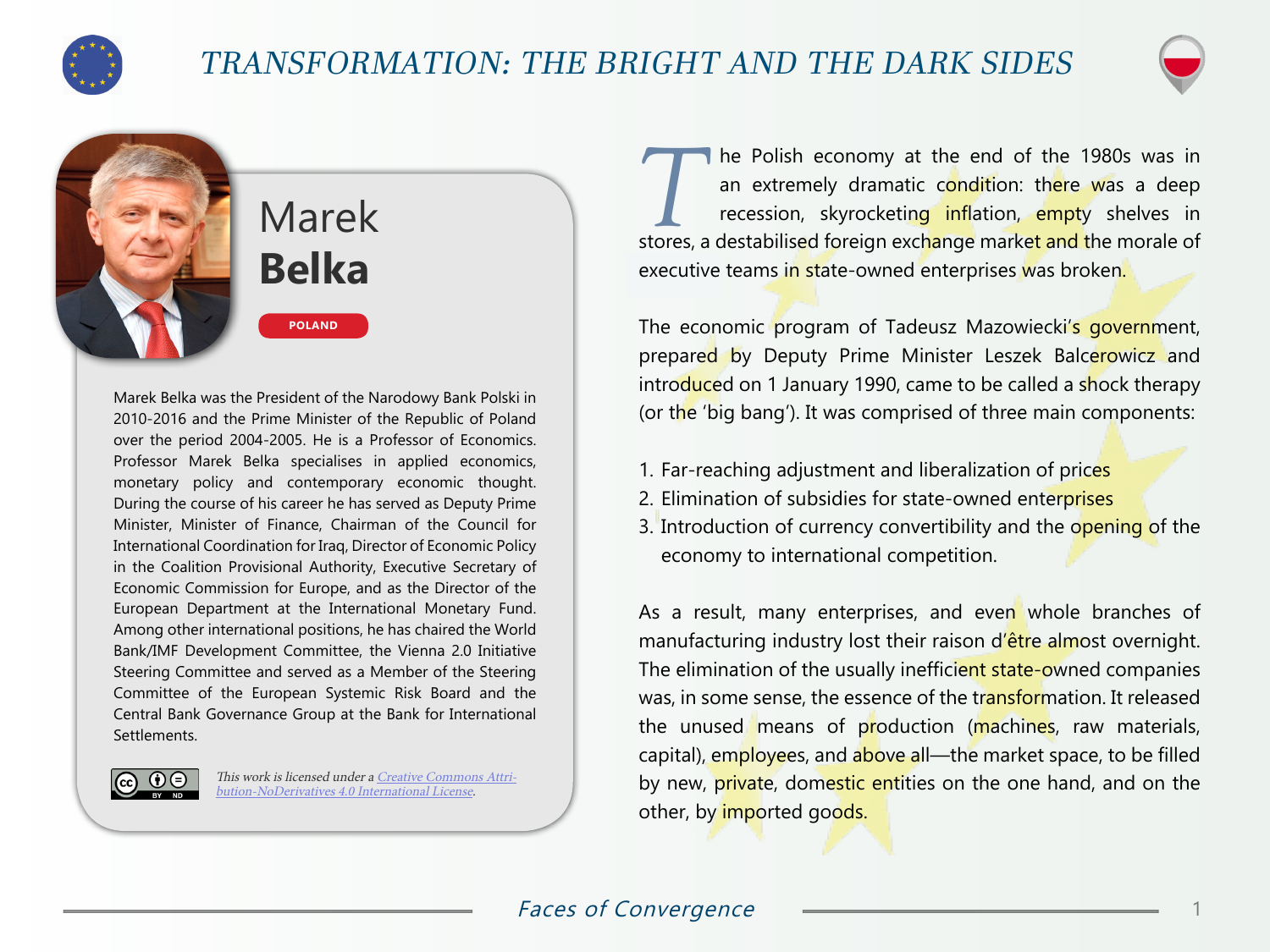



#### **The development of institutions**

The shock therapy was applied in Poland at the level of macroeconomic policy (with the exception of monetary and currency policy), but not in the area of market institutions, where changes took place more gradually. The most important institutions established in the first half of the 1990s included:

- a modern tax system
- a framework for budget policy
- establishing the capital market—the Warsaw Stock Exchange and its supervising body, the Securities and Exchange Commission
- the creation of the Antitrust Office.

Further institutional changes were connected to Poland's accession to the European Union and resulted from the need to adapt Poland's laws and *institutions* to the acquis communautaire. It is notable that as early as 16 December 1991, Poland signed with the European Community the so-called European Agreement, in which we promised to gradually align our legislation to European law. Every draft bill had to be checked for conformity with the aquis, and when it did not, a timetable for its realignment was determined. The process of European integration had thus begun.

In the period from 1998 to 2000, additional important systemic changes were introduced:

- change of the administrative division of the country
- reform of the healthcare financing system
- education reform
- pension reform.

#### **"Green island"**

Poland's economic prospects significantly improved after accession to the European Union in 2004. This resulted in a strong acceleration of economic growth, and especially in a rapid increase in investment (both domestic and foreign) and an unprecedented increase in exports. At the same time, a wide stream of resources from EU development funds started to flow into Poland, which allowed for a huge increase in the scale of infrastructure investments. Labour productivity and income increased, unemployment fell and the Polish economy began to fully experience the rewards of many years of often hard and painful reforms, as well as the new opportunities created by its accession to the EU. Polish society and politicians, however, were divided over the euro and decided at the time to hold on to the national currency, the złoty.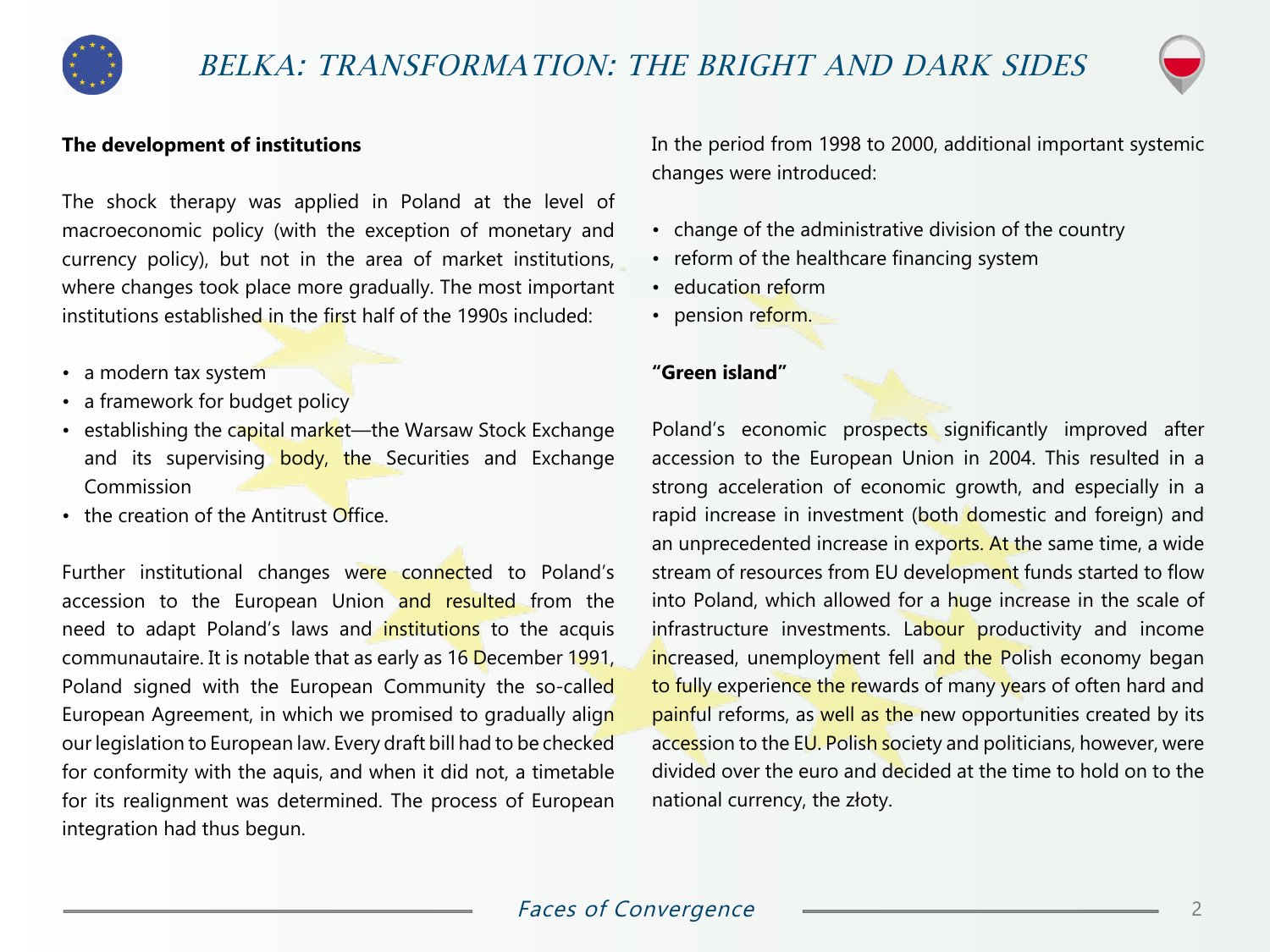



The real test of the transformation period's reforms came with the outbreak of the global financial crisis in 2008. Poland came away unscathed as the only EU country which avoided recession at that time. This was widely discussed in the world and our country became close to a synonym of an economic miracle, or a 'green island' of economic growth against a red background a continent-wide recession. The reasons for this remarkable performance are usually attributed to the Polish economy's very strong foundations, its healthy banking sector, and also the fact that we had a freely floating exchange rate. In response to the collapse of international trade in the autumn of 2008, the Polish złoty weakened significantly, and as a result, income from exports expressed in the national currency did not fall and caused no pressure on employment or fire sales of assets. There was no decline in the credit activity of the banking system and consumption growth remained solid. In short, Poland emerged unscathed from the hardest phase of the crisis. This is clearly demonstrated comparing cumulative GDP growth rates in the period between 2008 and 2016, when our country outclassed the rest of the EU.

#### **European Dimension of Polish transformation.**

Poland had been benefitting from European integration long before it joined the EU in 2004. As mentioned before, the process of aligning Polish institutions, laws and regulations with the aquis communautaire began virtually from the outset of the transformation. The reforms introduced by the authorities got a solid benchmark, which minimised the potential for chaos. More importantly, the clear orientation towards future membership in the European Community provided strong policy continuity. Between 1989 and 2004, Poland had five different political coalition in power, eight prime ministers and 11 finance ministers. Despite this, there were no major changes in either economic or foreign policy. This fact alone does much to explain Poland's progress during that time.

Access to the European common market was another big advantage for the Polish economy. With a strategic location, low wages and a good climate for business, Poland's economy boomed. Foreign capital inflows, although never as overwhelming as in smaller countries in the region, turned Poland into a manufacturing hub for global companies. A relatively big internal market enabled new domestic firms to grow. Many of them turned to export and started expanding overseas. The success of Polish agriculture and food-processing industries was particularly spectacular.

For Polish people, the EU's structural funds are the most visible and obvious benefit of EU membership. No wonder. Everywhere in Poland, you can see signs of the EU's presence as many highways, railways, and cultural sites have been co-financed by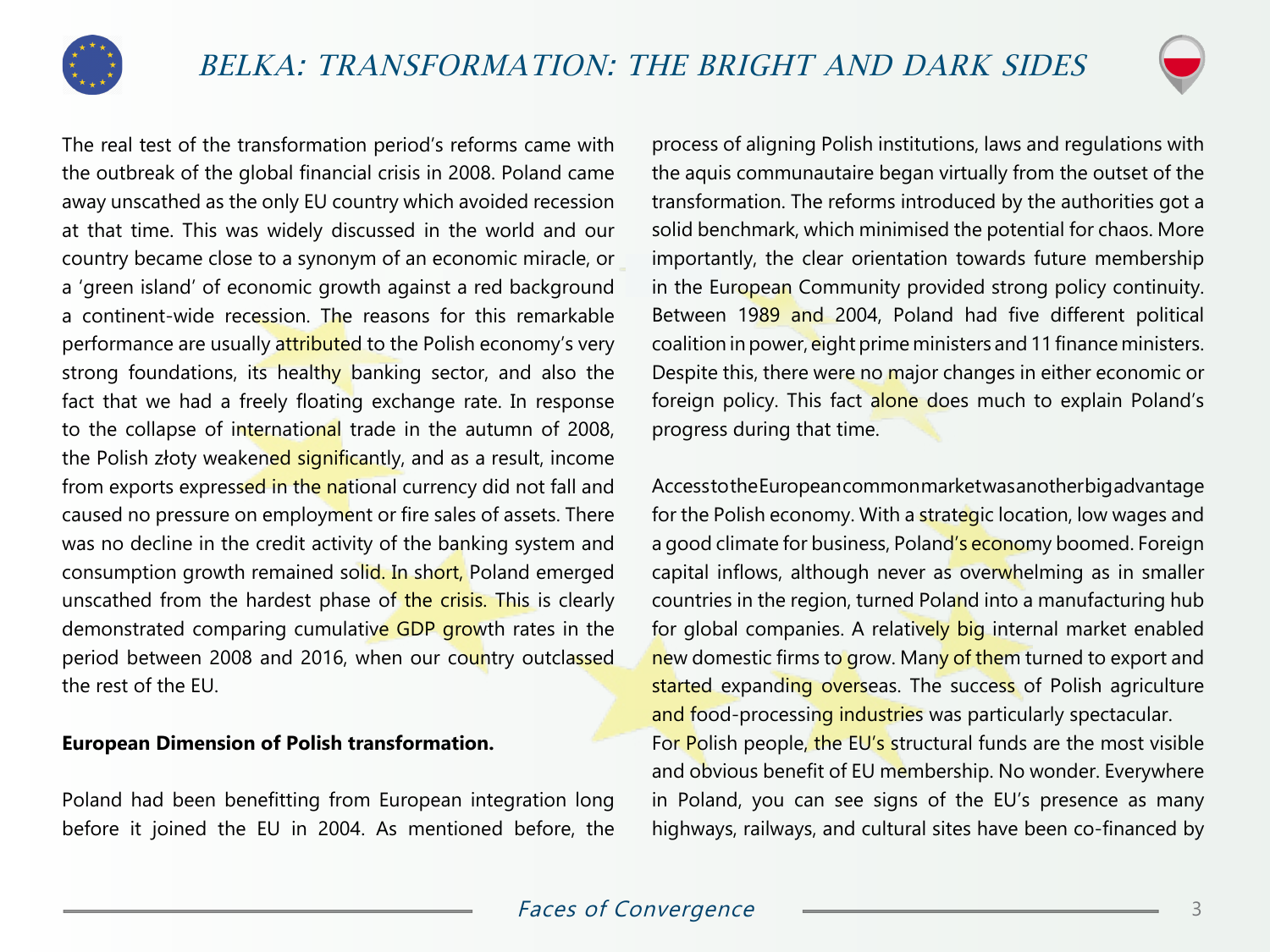



'Brussels'. Even though eurosceptics in the current ruling party routinely express dissatisfaction with the EU, popular support for European integration remains decisive at almost 80%. The net inflow of EU funds reached 3% of GDP per annum. Absorption was very smooth. Public investment in Poland was among the highest in the EU thanks to EU funds. In sum, European funds have been essential both for raising the long-term potential of the economy and current investment demand.

Poland was and is a big beneficiary of European integration and is arguably the best example for what has been sometimes labelled 'the European Union convergence machine'.

#### **Final considerations**

Poland's economic transformation is widely seen in the world (and in our country as well, although not so unconditionally) as a great success. The post-transformation recession was the shortest and least severe among all the countries in our region. At the level of real income, we made up for nearly half the distance to the highly developed countries of Western Europe. In the past 25 years, the volume of Poland's foreign trade has increased by more than ten times, and in recent years we ceased to be a net importer, recording a positive balance in the trade in goods (trade in services has for years been positive). The Polish

złoty is a stable currency that enjoys the trust of the society and inflation has stabilised below the central bank's target rate of 2.5%. Poland's economy is highly integrated with the rest of the EU and there has be a veritable explosion of entrepreneurship. Polish companies are increasingly expanding abroad. Some opinions have appeared, shared by the author of this essay, that the past 25 years represent the 'golden period' of the Polish economy, unprecedented in the entire history of our country.

However, a fully balanced **account** of this period must also take into account the significant weaknesses or even failures of Polish reforms. Some of these were so serious that the slogan 'Poland in ruins' was embraced by substantial portion of the electorate during the 2015 electoral campaign (although its authors readily abandoned it after winning the elections) and the elections have been interpreted as a rejection of the transformation's achievements by many citizens. We must remember that the social costs of transformation (albeit lower than in most of the countries in our region) were high, much higher than expected. Growing unemployment was a shock to society, and in addition, it turned out that finding a new job was very difficult, especially in rural areas and in cities dependent on a few large employers. Structural unemployment appeared, and unfortunately, it became firmly established. In fact, a distinct improvement in this area has occurred only in recent years, and the problem of